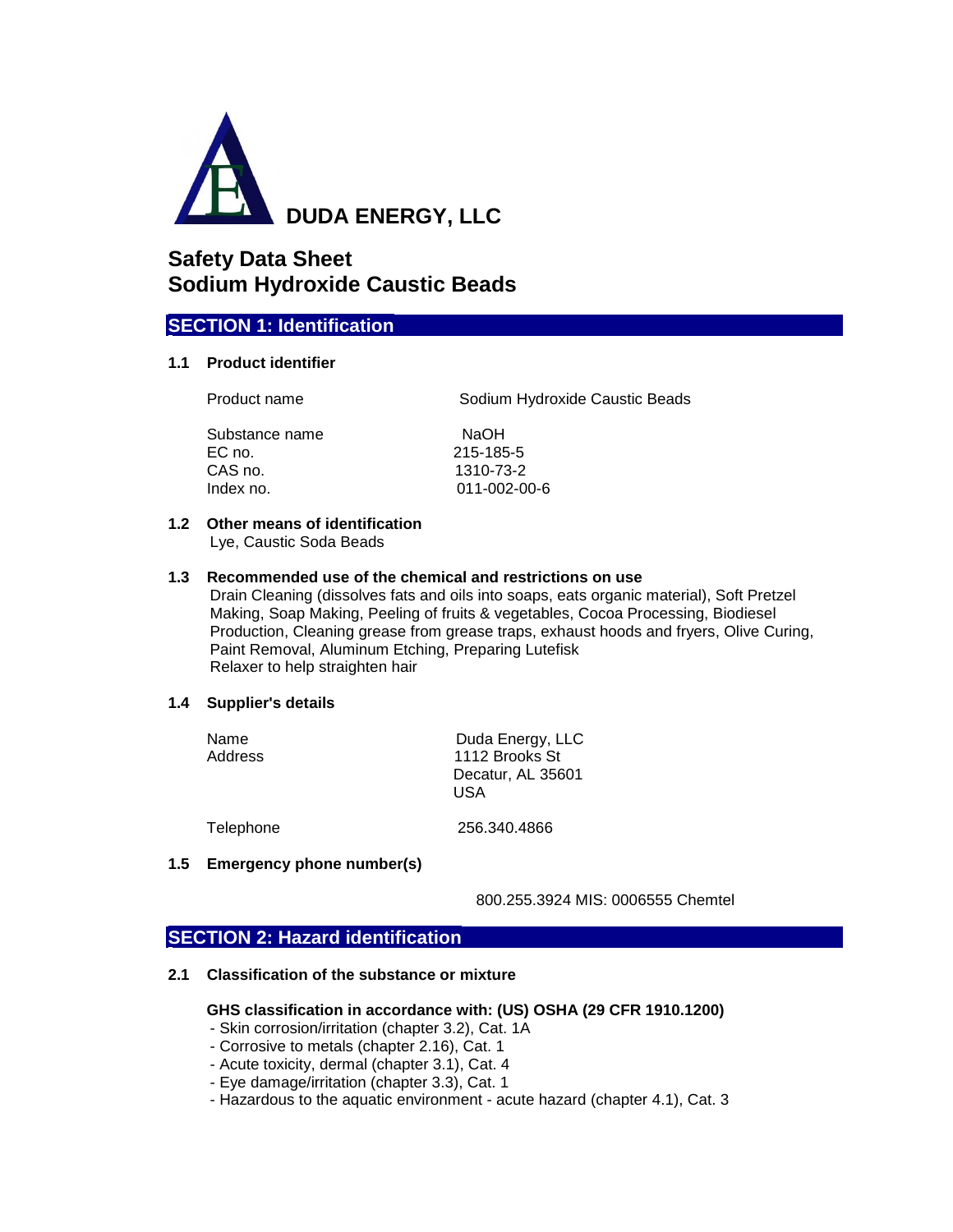- Hazardous to the aquatic environment - long-term hazard (chapter 4.1), Cat. 3

# **2.2 GHS label elements, including precautionary statements**

 **Pictogram**



| <b>Signal word</b>                | <b>Danger</b>                                                                                                                         |
|-----------------------------------|---------------------------------------------------------------------------------------------------------------------------------------|
| Hazard statement(s)               |                                                                                                                                       |
| H <sub>290</sub>                  | May be corrosive to metals                                                                                                            |
| H312                              | Harmful in contact with skin                                                                                                          |
| H314                              | Causes severe skin burns and eye damage                                                                                               |
| H318                              | Causes serious eye damage                                                                                                             |
| H402                              | Harmful to aquatic life                                                                                                               |
| H412                              | Harmful to aquatic life with long lasting effects                                                                                     |
| <b>Precautionary statement(s)</b> |                                                                                                                                       |
| P234                              | Keep only in original container.                                                                                                      |
| P260                              | Do not breathe dust/fume/gas/mist/vapours/spray.                                                                                      |
| P264                              | Wash  thoroughly after handling.                                                                                                      |
| P273                              | Avoid release to the environment.                                                                                                     |
| P280                              | Wear protective gloves/protective clothing/eye<br>protection/face protection.                                                         |
| P301+P330+P331                    | IF SWALLOWED: Rinse mouth. Do NOT induce<br>vomiting.                                                                                 |
| P302+P352                         | IF ON SKIN: Wash with plenty of water/                                                                                                |
| P303+P361+P353                    | IF ON SKIN (or hair): Take off immediately all<br>contaminated clothing. Rinse skin with<br>water/shower.                             |
| P304+P340                         | IF INHALED: Remove person to fresh air and keep<br>comfortable for breathing.                                                         |
| P305+P351+P338                    | IF IN EYES: Rinse cautiously with water for several<br>minutes. Remove contact lenses if present and easy<br>to do. Continue rinsing. |
| P310                              | Immediately call a POISON CENTER/doctor/                                                                                              |
| P312                              | Call a POISON CENTER/doctor/ if you feel unwell.                                                                                      |
| P321                              | Specific treatment (see  on this label).                                                                                              |
| P362+P364                         | Take off contaminated clothing and wash it before<br>reuse.                                                                           |
| P363                              | Wash contaminated clothing before reuse.                                                                                              |
| P390                              | Absorb spillage to prevent material damage.                                                                                           |
| P405                              | Store locked up.                                                                                                                      |
| P406                              | Store in a corrosive resistant/ container with a<br>resistant inner liner.                                                            |
| P501                              | Dispose of contents/container to                                                                                                      |

# **SECTION 3: Composition/information on ingredients**

## **3.1 Substances**

| Substance name | NaOH      |
|----------------|-----------|
| EC no.         | 215-185-5 |
| CAS no.        | 1310-73-2 |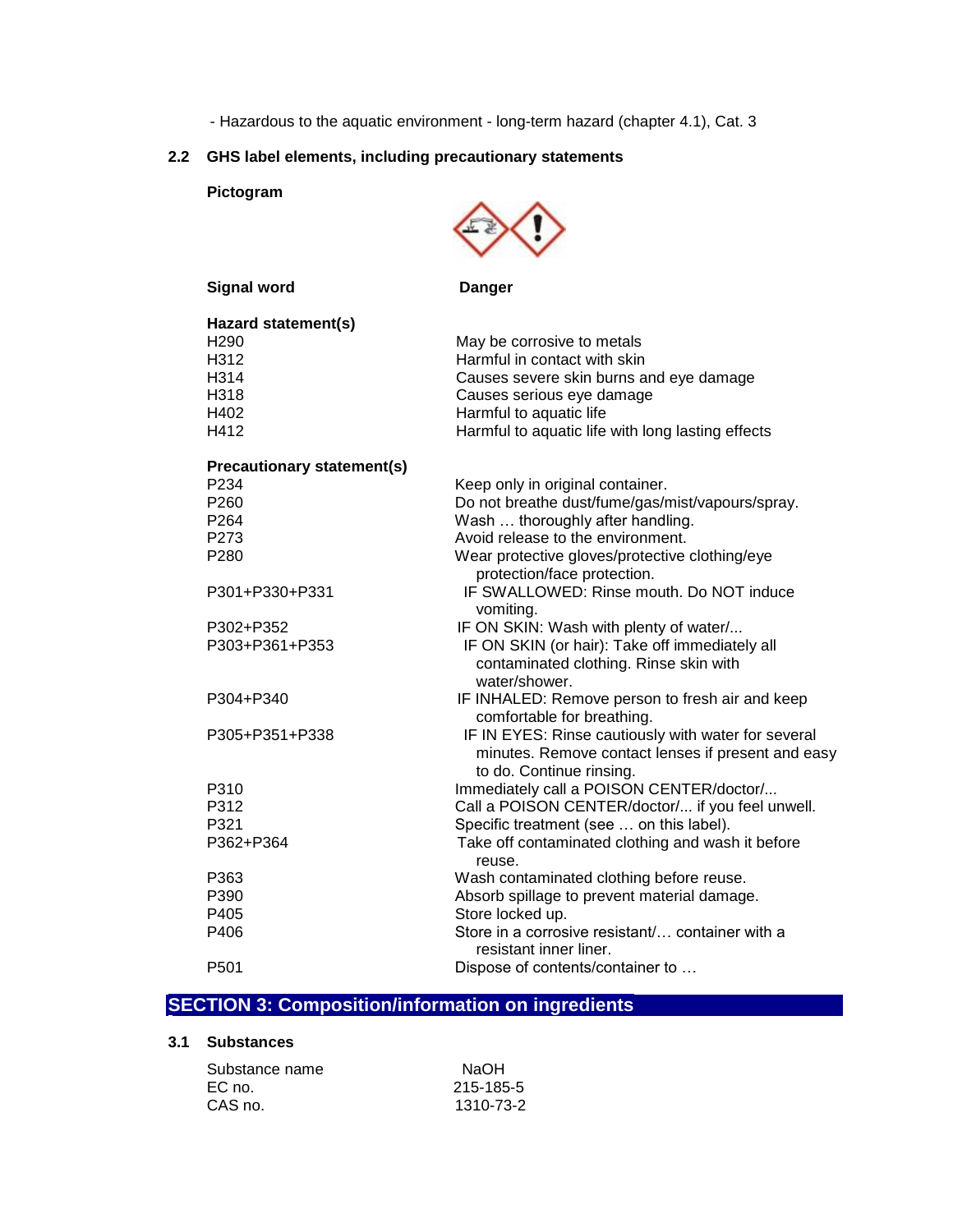Index no. 011-002-00-6 Formula NaOH Molecular weight 40

 Other names / synonyms CAUSTIC SODA; SODIUM HYDROXIDE; Sodium hydroxide solid or pellets

## **SECTION 4: First-aid measures**

#### **4.1 Description of necessary first-aid measures**

| General advice                                         | Ensure that medical personnel are aware of the<br>materials involved and take precautions to protect<br>themselves.                                                                                                                   |
|--------------------------------------------------------|---------------------------------------------------------------------------------------------------------------------------------------------------------------------------------------------------------------------------------------|
| If inhaled                                             | Move to fresh air. If symptoms develop or persist, see a<br>doctor.                                                                                                                                                                   |
| In case of skin contact                                | Immediately remove all conaminated clothing. Rinse<br>skin with water/shower. Call a doctor or poison<br>control center immediately. Chemical burns must be<br>treated by a professional. Wash contaminated<br>clothing before reuse. |
| In case of eye contact                                 | Immediately flush eyes with plenty of water for at least<br>15 minutes. After 15 minutes, remove contact lenses<br>if present and able to do so. Continue rinsing. Call a<br>doctor or poison control center immediately.             |
| If swallowed                                           | Call a doctor or poison control center immediately.<br>Rinse mouth. Do not induce vomiting. If vomiting<br>occurs, keep head low so that stomach content does<br>not enter lungs.                                                     |
| Personal protective equipment for first-aid responders | Use chemical resistant PPE to limit exposure to<br>materials.                                                                                                                                                                         |

### **4.2 Most important symptoms/effects, acute and delayed**

Burning pain and severe corrosive skin damage. Causes serious eye damage. Symptoms may include stinging, tearing, redness, swelling, and blurred vision. Permanent eye damage including blindness could result.

**4.3 Indication of immediate medical attention and special treatment needed, if necessary** Provide general supportive measures and treat symptomatically. Chemical burns: Flush with water immediately. While flushing, remove clothes if not adhered to the affected area. Call an ambulance. Continue flushing during transport to hospital. Keep the injured person warm and under observation. Symptoms may be delayed.

# **SECTION 5: Fire-fighting measures**

- **5.1 Suitable extinguishing media** Water fog, foam, dry chemical powder, carbon dioxide (CO2)
- **5.2 Specific hazards arising from the chemical** During fire, hazardous gases may arise.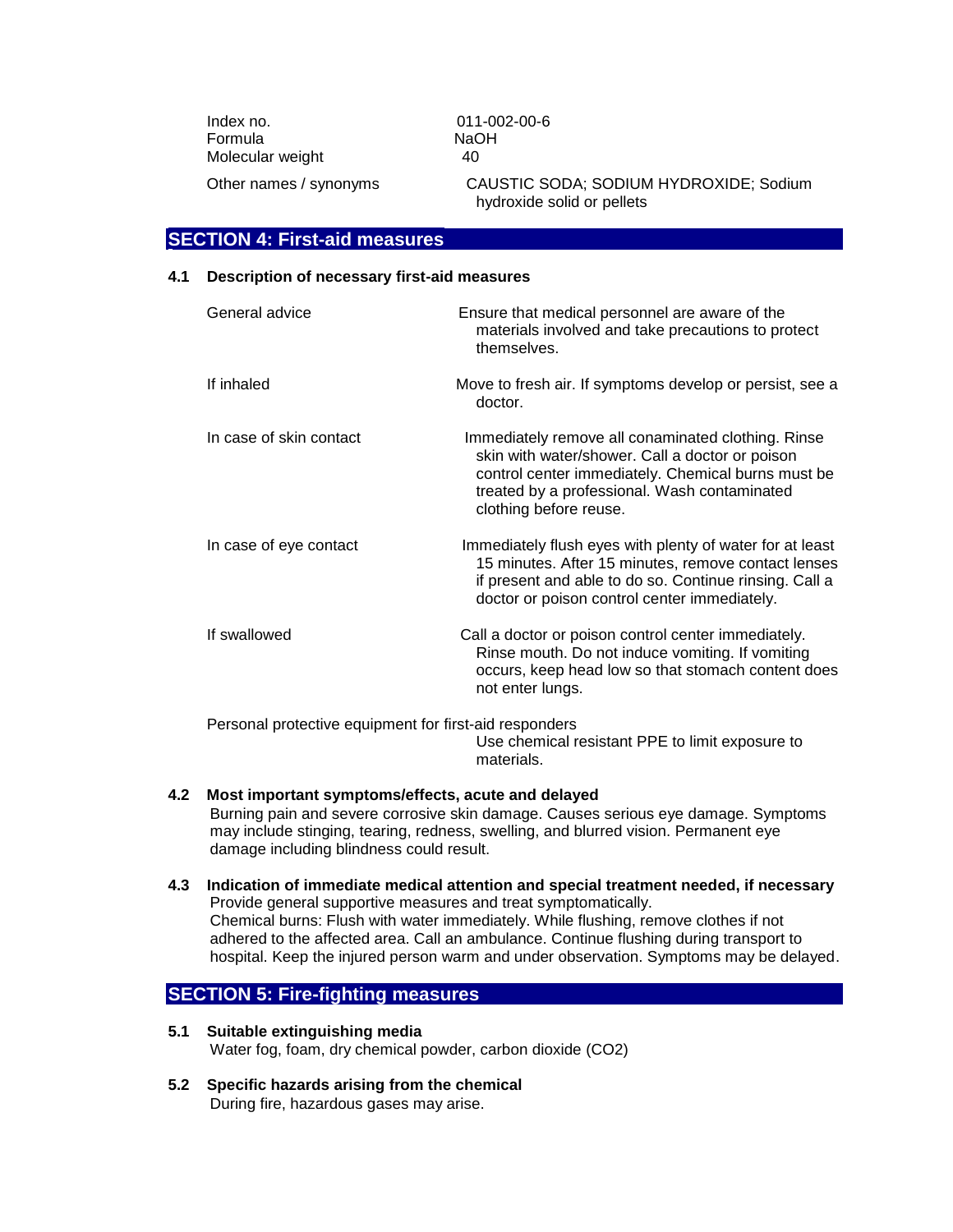#### **5.3 Special protective actions for fire-fighters**

SCBA and full protective clothing must be worn. Use water spray to cool unopened containers. Use standard firefighting procedures and consider the hazards of other involved materials.

## **SECTION 6: Accidental release measures**

**6.1 Personal precautions, protective equipment and emergency procedures** Wear PPE when cleaning up damaged containers or spilled material. Ensure good ventilation. If significant spoilage (as cannot be contained) occurs, notify local authorities.

### **6.2 Environmental precautions**

Avoid release into the environment. Prevent further leakage or spillage if safe to do so. Avoid discharge into drains, water courses, or onto the ground. Inform appropriate personnel of any release into the environment.

#### **6.3 Methods and materials for containment and cleaning up**

Sweep up/shovel dry material into suitable container. Dispose of in accordance with all applicable regulations.

## **SECTION 7: Handling and storage**

## **7.1 Precautions for safe handling**

Provide adequate ventilation. Do not get in eyes, on skin, or on clothing. When using: Do not eat, drink, or smoke. Wear appropriate PPE. Wash hands thoroughly after handling. Avoid release into the environment. Wash contaminated clothing before reuse. Observe good industrial hygiene practices.

### **7.2 Conditions for safe storage, including any incompatibilities**

Store locked up. Store in a cool, dry place out of direct sunlight. Store in corrosive resistant container with a resistant inner liner. Keep only in the original container. Store away from incompatible materials.

#### **Specific end use(s)**

See Section 1

## **SECTION 8: Exposure controls/personal protection**

#### **8.1 Control parameters**

 **1. NaOH (CAS: 1310-73-2 EC: 215-185-5)**  STEL: 2mg/m3 (ACGIH, NIOSH, OSHA)

### **8.2 Appropriate engineering controls**

Good general ventilation should be used. Ventilation rates should be matched to conditions. If applicable, use process enclosures, local exhaust ventilation, or other engineering controls to maintain airborne levels below recommended exposure limits. Eye wash facilities and emergency showers must be available when handling this product.

#### **8.3 Individual protection measures, such as personal protective equipment (PPE)**

 **Eye/face protection**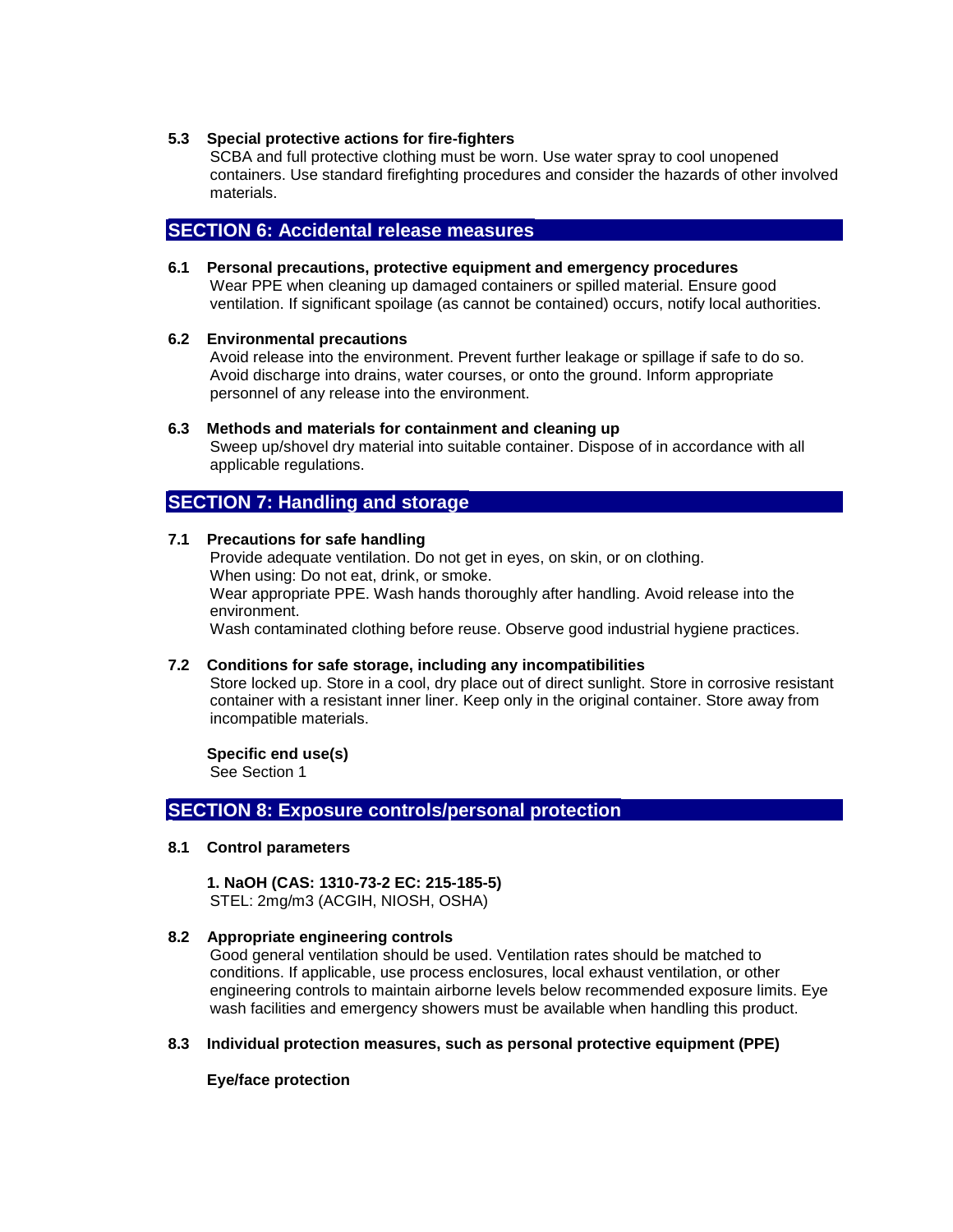Wear safety glasses with sides shields (or goggles). Face shield is recommended. Full-face respirator may be required.

#### **Skin protection**

Wear appropriate chemical resistant gloves. Wear long-sleeved, chemical resistant clothing.

#### **Respiratory protection**

Wear suitable respiratory equipment where ventilation is insufficient.

#### **Environmental exposure controls**

Do not flush into sewage, water-ways, or dispose of onto the ground. Use good, safe handling to prevent spillage and leakage into the environment.

## **SECTION 9: Physical and chemical properties**

#### **Information on basic physical and chemical properties**

| Appearance/form (physical state, color, etc.) | Solid, BEAD<br>White                                 |
|-----------------------------------------------|------------------------------------------------------|
| Odor                                          | None                                                 |
| Odor threshold                                |                                                      |
| рH                                            | $11 - 14$                                            |
| Melting point/freezing point                  | 323°C/317.22°C                                       |
| Initial boiling point and boiling range       | $1388^{\circ}$ C                                     |
| Flash point                                   | 537.2°C                                              |
| Evaporation rate                              |                                                      |
| Flammability (solid, gas)                     |                                                      |
| Upper/lower flammability limits               |                                                      |
| Vapor pressure                                | <0.0000001 kPa @ 25°C<br>0.13 kPa @ 739 $^{\circ}$ C |
| Vapor density                                 |                                                      |
| Relative density                              | 2.13                                                 |
| Solubility(ies)                               | Water: 1110 g/l                                      |
| Partition coefficient: n-octanol/water        |                                                      |
| Auto-ignition temperature                     |                                                      |
| Decomposition temperature                     |                                                      |
| Viscosity                                     |                                                      |
| Explosive properties                          | Not explosive                                        |
| Oxidizing properties                          | Not oxidizing                                        |
|                                               |                                                      |

# **SECTION 10: Stability and reactivity**

#### **10.1 Reactivity**

Reacts violently with strong acids. This product may react with oxidizing agents. May be corrosive to metals.

#### **10.2 Chemical stability**

Stable under normal conditions.

## **10.3 Possibility of hazardous reactions**

Hazardous polymerization does not occur.

## **10.4 Conditions to avoid**

Contact with incompatible materials.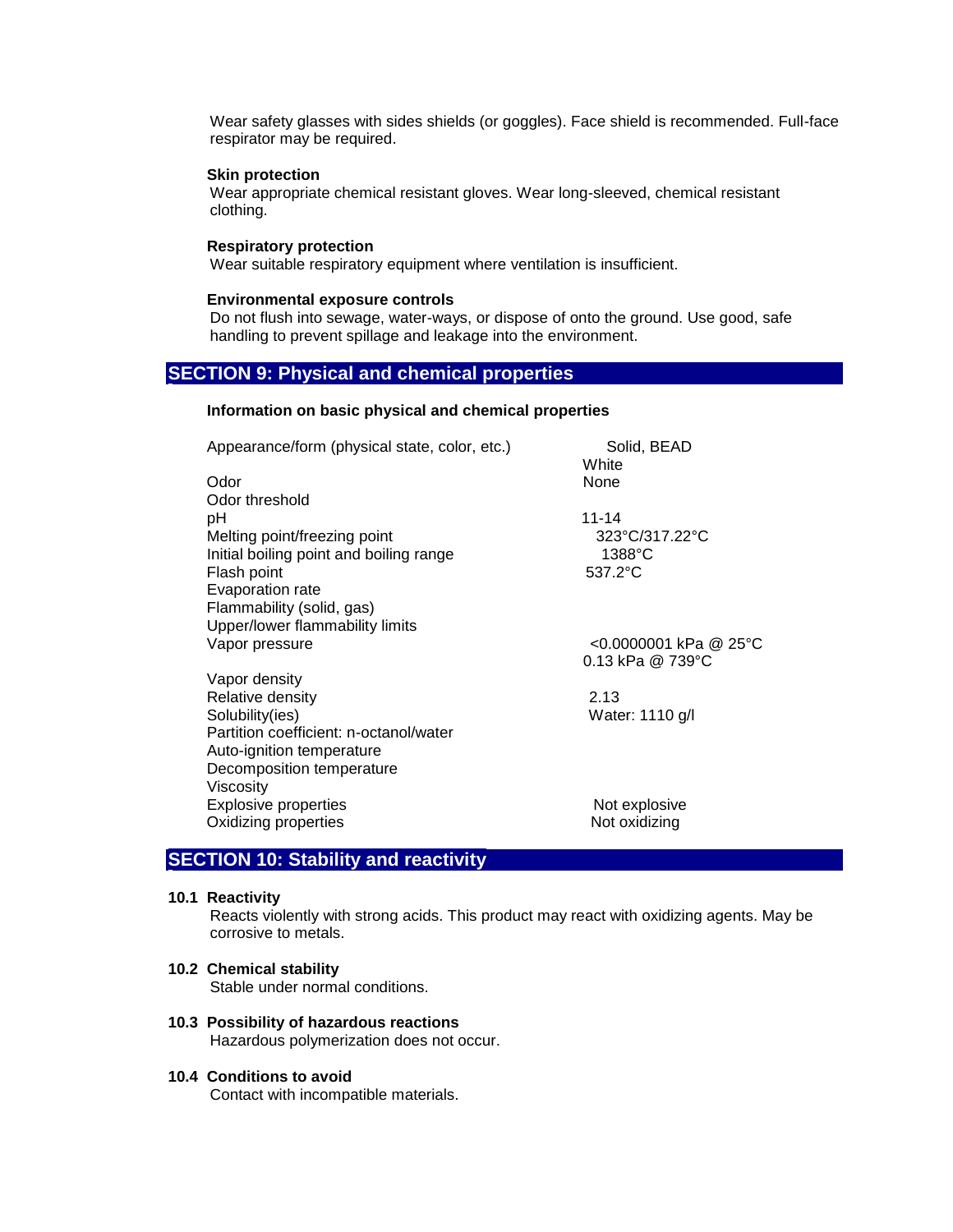#### **10.5 Incompatible materials**

Strong acids. Acids. Strong oxidizing agents. Oxidizing agents. Metals.

## **10.6 Hazardous decomposition products**

No hazardous decomposition products are known.

# **SECTION 11: Toxicological information**

#### **Information on toxicological effects**

 **Acute toxicity** Harmful in contact with skin.

 **Skin corrosion/irritation** Causes severe skin burns.

 **Serious eye damage/irritation** Causes serious eye damage.

#### **Respiratory or skin sensitization**

Not a respiratory or skin sensitizer.

# **Germ cell mutagenicity**

No data available to indicate product or any components present at greater than 0.1% are mutagenic or genotoxic.

#### **Carcinogenicity**

This product is not considered to be a carcinogen by IARC, ACGIH, NTP, or OSHA.

#### **Reproductive toxicity**

This product is not expected to cause reproductive or developmental effects.

#### **STOT-single exposure** Not classified

 **STOT-repeated exposure** Not classified

## **Aspiration hazard**

Not an aspiration hazard.

## **SECTION 12: Ecological information**

#### **Toxicity**

Harmful to aquatic life with long lasting effects. [Sodium Hydroxide (CAS#1310-73-2)] Aquatic (Crustacea) EC50 Water flea (Ceriodaphnia dubia) 34.59-47.13 mg/l, 48hrs Aquatic (Fish) LC50 Western mosquitofish (Gambusia affinis) 125 mg/l, 96hrs

## **Persistence and degradability**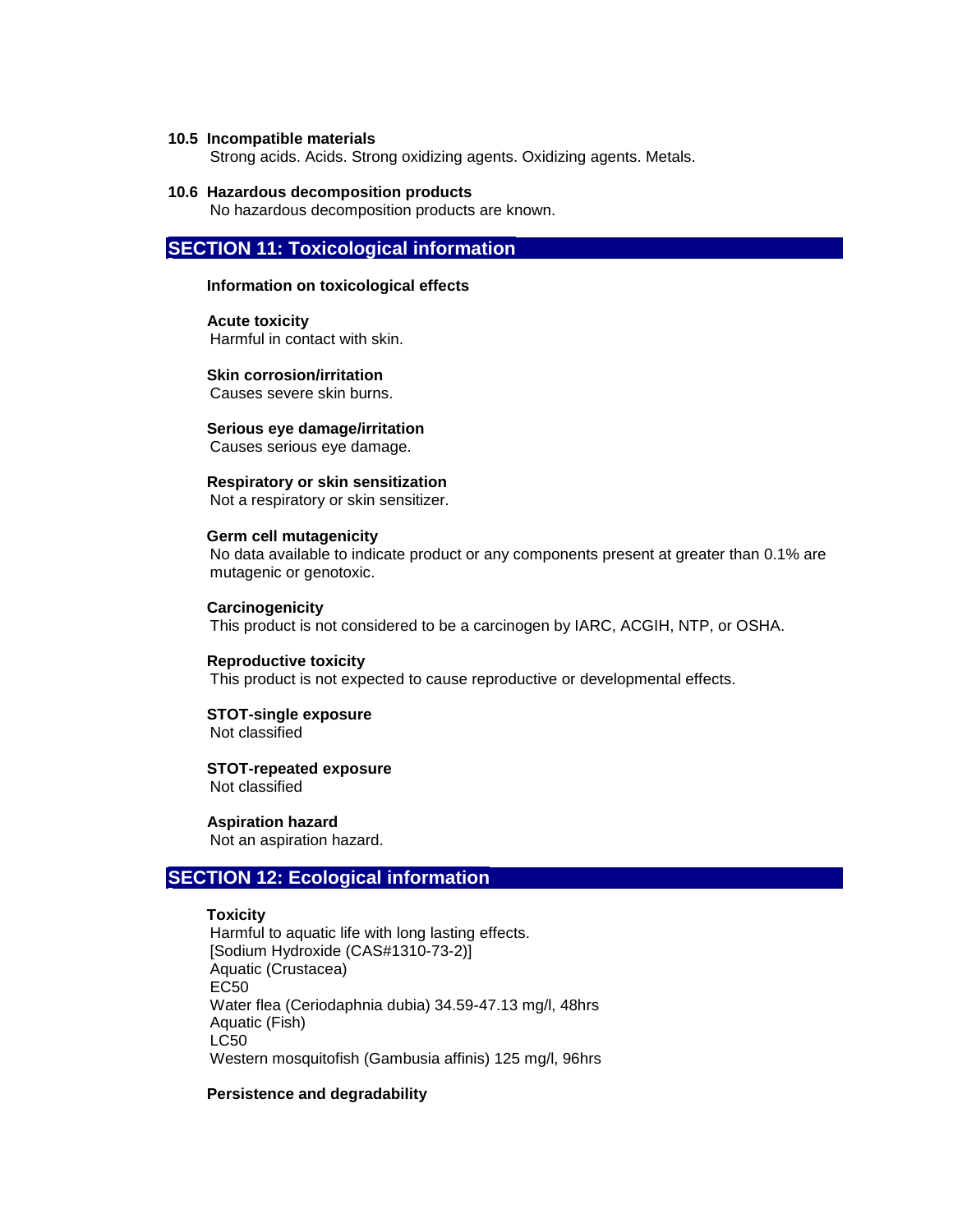No data

 **Bioaccumulative potential** No data

 **Mobility in soil**

No data

## **SECTION 13: Disposal considerations**

#### **Disposal of the product**

Collect and reclaim or dispose of in sealed containers at a licensed waste disposal site. Dispose of material in accordance with all local, regional, national, international regulations.

#### **Disposal of contaminated packaging**

Treat contaminated packaging the same as the material. Since emptied containers may still be contaminated with material, follow label warnings. Dispose of in accordance with all applicable regulations.

#### **Waste treatment**

Dispose of in accordance with local regulations. Empty containers or liners may retain some product residues. This material and its container must be disposed of in a safe manner.

#### **Sewage disposal**

Do not allow this material to drain into sewers/water supplies. Do not contaminate ponds, waterways, or ditches.

#### **Other disposal recommendations**

Hazardous waste code: D002 (Waste Corrosive material [pH <=2 or =>12.5, or corrosive to steel])

## **SECTION 14: Transport information**

 **DOT (US)** UN Number: UN1823 Class: 8 Packing Group: II Proper Shipping Name: Sodium Hydroxide, Solid

## **SECTION 15: Regulatory information**

#### **15.1 Safety, health and environmental regulations specific for the product in question**

 **Pennsylvania Right To Know Components** Chemical name: Sodium hydroxide CAS number: 1310-73-2

 **New Jersey Right To Know Components** Common name: SODIUM HYDROXIDE CAS number: 1310-73-2

 **Massachusetts Right To Know Components** Chemical name: Sodium hydroxide CAS number: 1310-73-2

 **HMIS Rating**